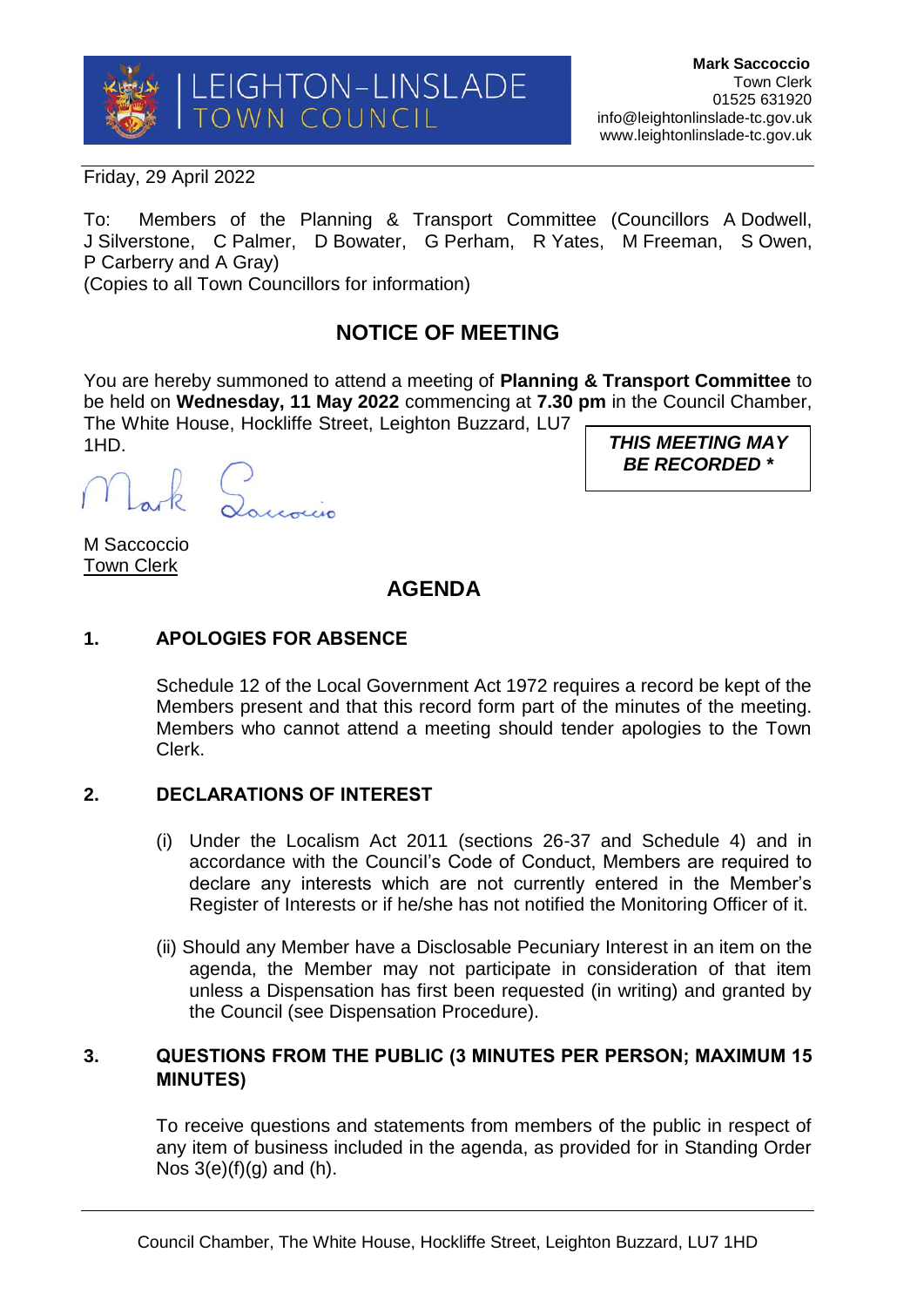## **4. MINUTES OF PREVIOUS MEETING** (Pages 1 - 6)

(a) To receive and approve as a correct record the minutes of the Planning and Transport Committee meeting held on 20 April 2022 (attached) in accordance with Standing Order 12.

(b) To receive information updates on matters arising from the previous meeting (if appropriate).

## **5. PLANNING APPLICATIONS** (Pages 7 - 8)

(a) To consider Planning Applications received (attached). An updated list will be issued on Friday 6 May 2022 (if applicable).

(b) To receive and note an update report detailing the outcomes of planning applications to which the Town Council has recommended objection (to follow).

#### **6. TRANSPORT MATTERS**

(a) By invitation, Adrian Hardy (Public Transport Manager, Passenger Transport Service) of Central Bedfordshire Council will attend the meeting to discuss bus user liaison.

(b) A505 bypass safety review: further to the Council resolution of 4 April 2022, to note that correspondence was sent to Cllr I Dalgarno of Central Bedfordshire Council on 14 April 2022 and to receive any update (if applicable).

(c) High Street: further to the Council resolution of 4 April 2022, to note that correspondence was sent to Cllr I Dalgarno of Central Bedfordshire Council on 29 April 2022 and to receive any update (if applicable).

(d) To consider any matters relating to highways/transport (if appropriate).

## **7. STREET NAMING** (Pages 9 - 10)

(a) Further to the discussion on street names for Chamberlains Barn phase 3 (land north of Vandyke Road) on 30 March, to compile a list of 10-15 street names for submission.

(b) To consider submitting a list of 15-20 street names for use on Clipstone Park phase 3 (see plan attached), noting that scientists' names are proposed to be used for the street names which fall outside the parish of Leighton-Linslade.

#### **8. INFORMATION ITEMS**

To receive and consider any items of information received (if applicable).